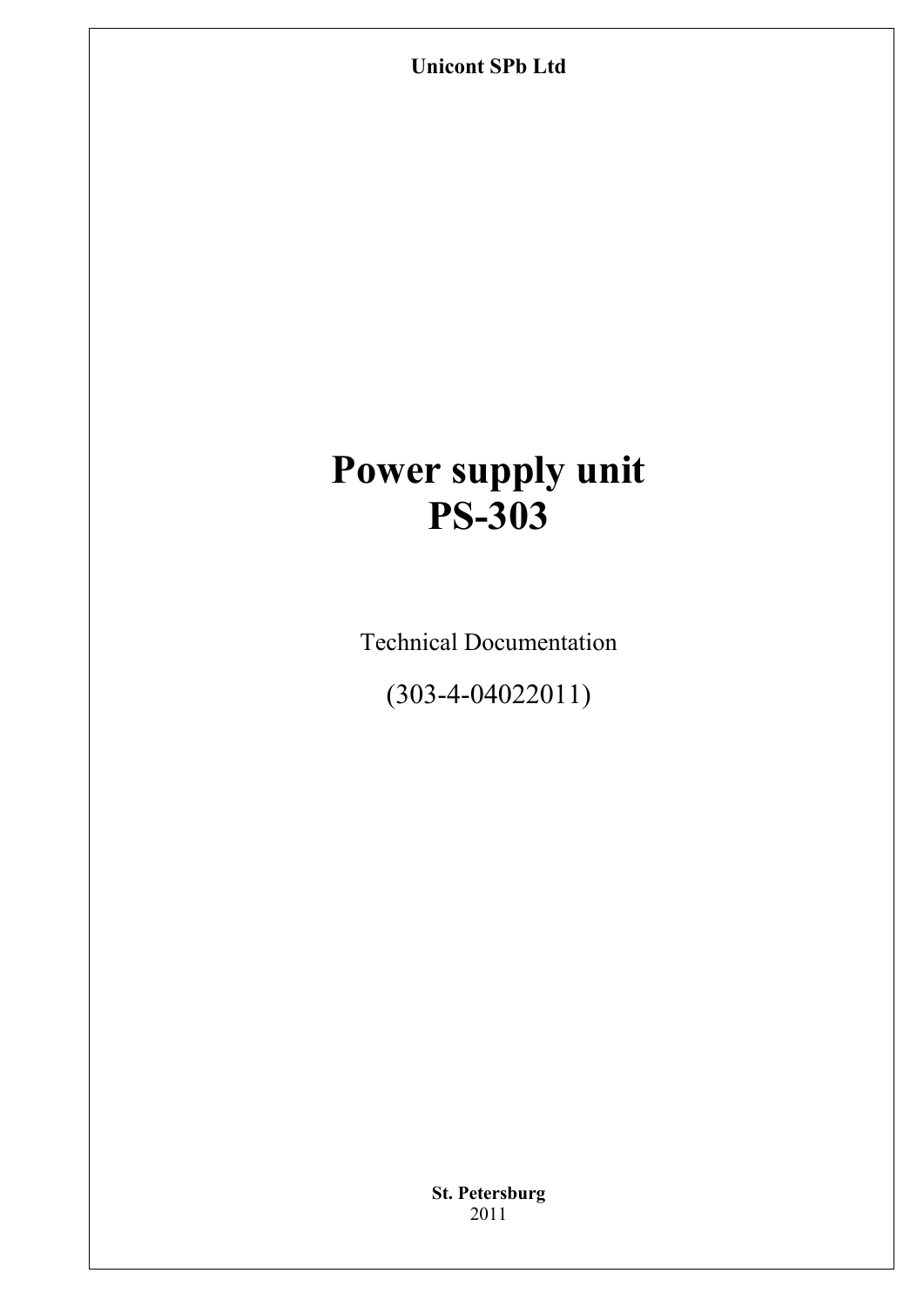### **Table of Contents**

| 4. DESCRIPTION AND FUNCTIONALITY OF THE PS-303 PSU 4 |  |
|------------------------------------------------------|--|
|                                                      |  |
|                                                      |  |
|                                                      |  |
|                                                      |  |
|                                                      |  |
|                                                      |  |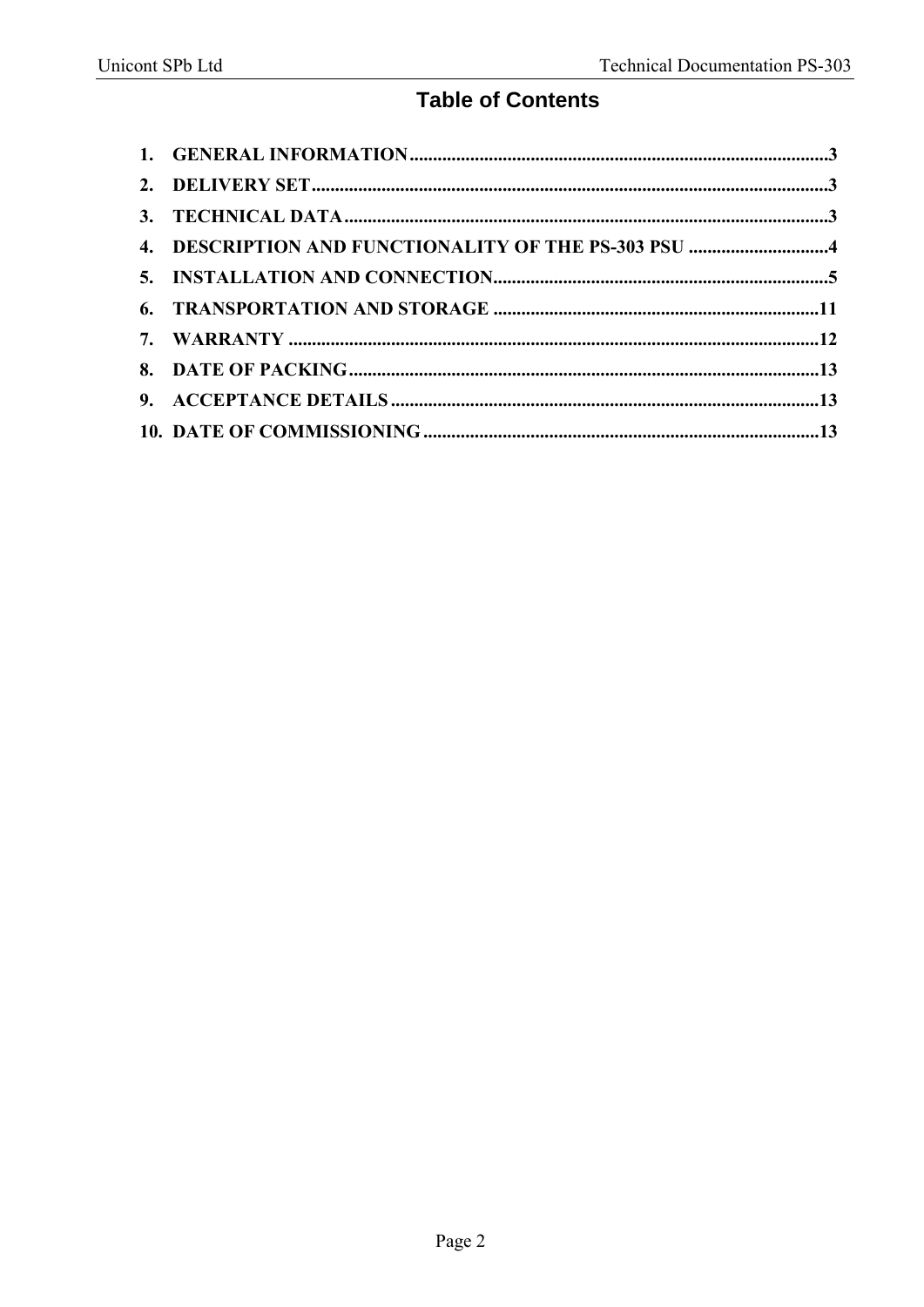# **1. General Information**

The PS-303 power supply unit (PSU) is designed to supply stabilized 12 V or 24 V to various shipboard and commercial consumers. A load transfer function is integrated into the PSU, which ensures that in case of a failure in the main power supply it will switch over to an external battery or to an emergency DC network.

# **2. Delivery Set**

- 1. Power supply unit PS-303 1 piece
- 2. Operation manual 1 piece

### **3. Technical Data**

There are different versions of the PS-303 power supply units, and input and output voltage and current values for different PSU versions are shown in the electrical data table (Table 1).

| $110/220$ 50 Hz, 24 V, 12 V, depending on the model (see<br>the electrical data table)                                              |  |  |  |  |
|-------------------------------------------------------------------------------------------------------------------------------------|--|--|--|--|
| Automatic load transfer from input #1 to input #2 in case<br>of a voltage failure at input #1 (relay contacts)                      |  |  |  |  |
| 24 V, 12 V DC (see the electrical data table)                                                                                       |  |  |  |  |
| 4 to 27.5 A (see the electrical data table)                                                                                         |  |  |  |  |
| 2 terminals                                                                                                                         |  |  |  |  |
| From a short circuit or another overload, (with fuses for the<br>main and backup networks)                                          |  |  |  |  |
| 50 to 350 W (see Table 1)                                                                                                           |  |  |  |  |
| 85 %                                                                                                                                |  |  |  |  |
| Green LED supplied from the main network (input $#1$ ) and<br>red LED supplied from the backup network (input $#2$ )                |  |  |  |  |
| 499 x 710 x 169 mm<br>MG 16 (similar to PG 13.5)<br>-20 to +55 $^{\circ}$ C<br>-60 to +70 $^{\circ}$ C<br>$4 \text{ kg}$<br>$IP$ 22 |  |  |  |  |
|                                                                                                                                     |  |  |  |  |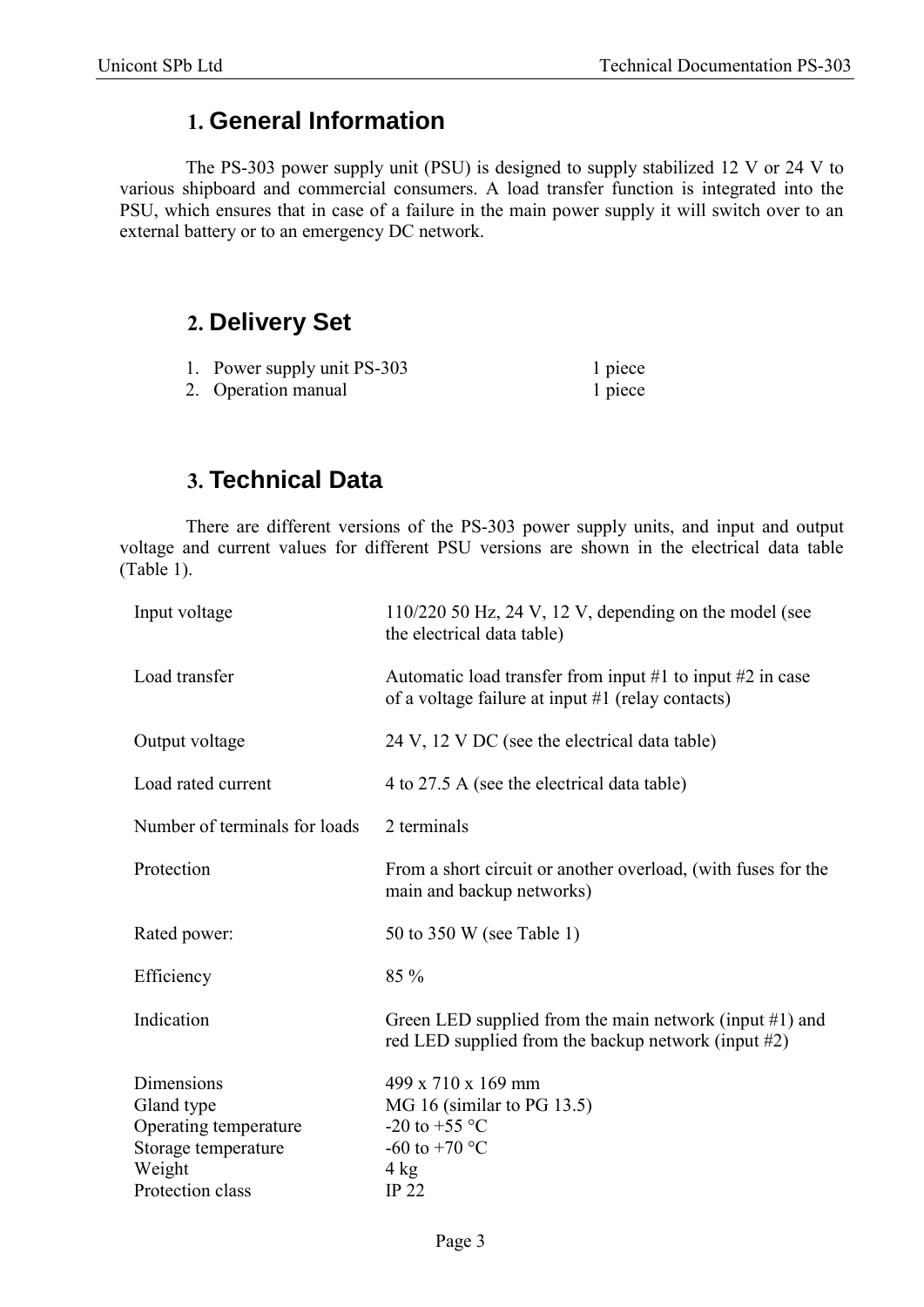|                | Version     | Main<br>supply,<br>input $#1$ | Backup<br>supply,<br>input $#2$<br>(V) | Output<br>voltage,<br>$(V)$ , DC | Output<br>current,<br>(A) | Galvanic isolation /<br>input #1 and #2) | stabilization of | Connection<br>diagrams<br>(Fig. 3) |          |
|----------------|-------------|-------------------------------|----------------------------------------|----------------------------------|---------------------------|------------------------------------------|------------------|------------------------------------|----------|
|                |             |                               |                                        |                                  |                           | Input $#1$                               | Input $#2$       |                                    |          |
| 1              | PS-303-A2-2 | 220 V<br>50/60 Hz             |                                        | 24                               | 4.2                       | $+$                                      | $+$              | Figure 4                           |          |
| 2              | PS-303-A2-2 |                               |                                        | 24                               | 24                        | 6.5                                      | $^{+}$           |                                    | Figure 4 |
| $\overline{3}$ | PS-303-A2-2 |                               |                                        | 24                               | 12.5                      | $+$                                      |                  | Figure 4                           |          |
| $\overline{4}$ | PS-303-A2-1 |                               |                                        | 12                               | 8.5                       | $^{+}$                                   | $^{+}$           | Figure 8                           |          |
| 5              | PS-303-A1-1 |                               | 12                                     | 12                               | 12.5                      | $+$                                      |                  | Figure 5                           |          |
| 6              | PS-303-A1-1 |                               |                                        | 12                               | 25                        | $^{+}$                                   |                  | Figure 5                           |          |
| 7              | PS-303-22-1 | 24 V<br>12V                   |                                        | 12                               | 8.5                       | $+$                                      | $+$              | Figure 10                          |          |
| 8              | PS-303-22-2 |                               | 24                                     | 24                               | 4.2                       | $+$                                      | $^{+}$           | Figure 6                           |          |
| 9              | PS-303-22-2 |                               |                                        | 24                               | 14.6                      | $+$                                      |                  | Figure 6                           |          |
| 10             | PS-303-21-1 |                               |                                        | 12                               | 27.5                      | $^{+}$                                   |                  | Figure 7                           |          |
| 11             | PS-303-21-1 |                               | 12                                     | 12                               | 12.5                      | $+$                                      |                  | Figure 7                           |          |
| 12             | PS-303-11-1 |                               |                                        | 12                               | 4.1                       |                                          |                  | Figure 9                           |          |

Table 1 Electrical data of different versions of the PS-303

It is advisable to use the KMPVe  $(2x1.0)$  cable or an equivalent to connect to the PS-303 input and output.

# **4. Description and Functionality of the PS-303 PSU**

The PS-303 has two inputs, i.e. input #1 for the main network and input #2 for the backup one, two terminals for the loads, and light emitting diodes indicating power supply from the main network or from the backup one (see Figure 1).

Voltage from input #1 comes to the voltage conversion and stabilization module, and then the stabilized voltage goes to the load output via the contacts of the relay having responded to that voltage.

Voltage from input #2 comes to the voltage conversion and stabilization module; in some versions such a module is not available (Table 1). The stabilized voltage (or input #2 voltage) is supplied to the contact of the relay switching the supply networks and stays there in such condition until the relay responds to it. If voltage in the main network fails, the relay responds (trips), and the converted backup circuit (input #2) starts feeding the load.

The network connected to input #1 is considered the main power supply of the PS-303, and the network connected to input #2 is considered the backup one.

The LEDs indicate which power supply input network is currently used by the load.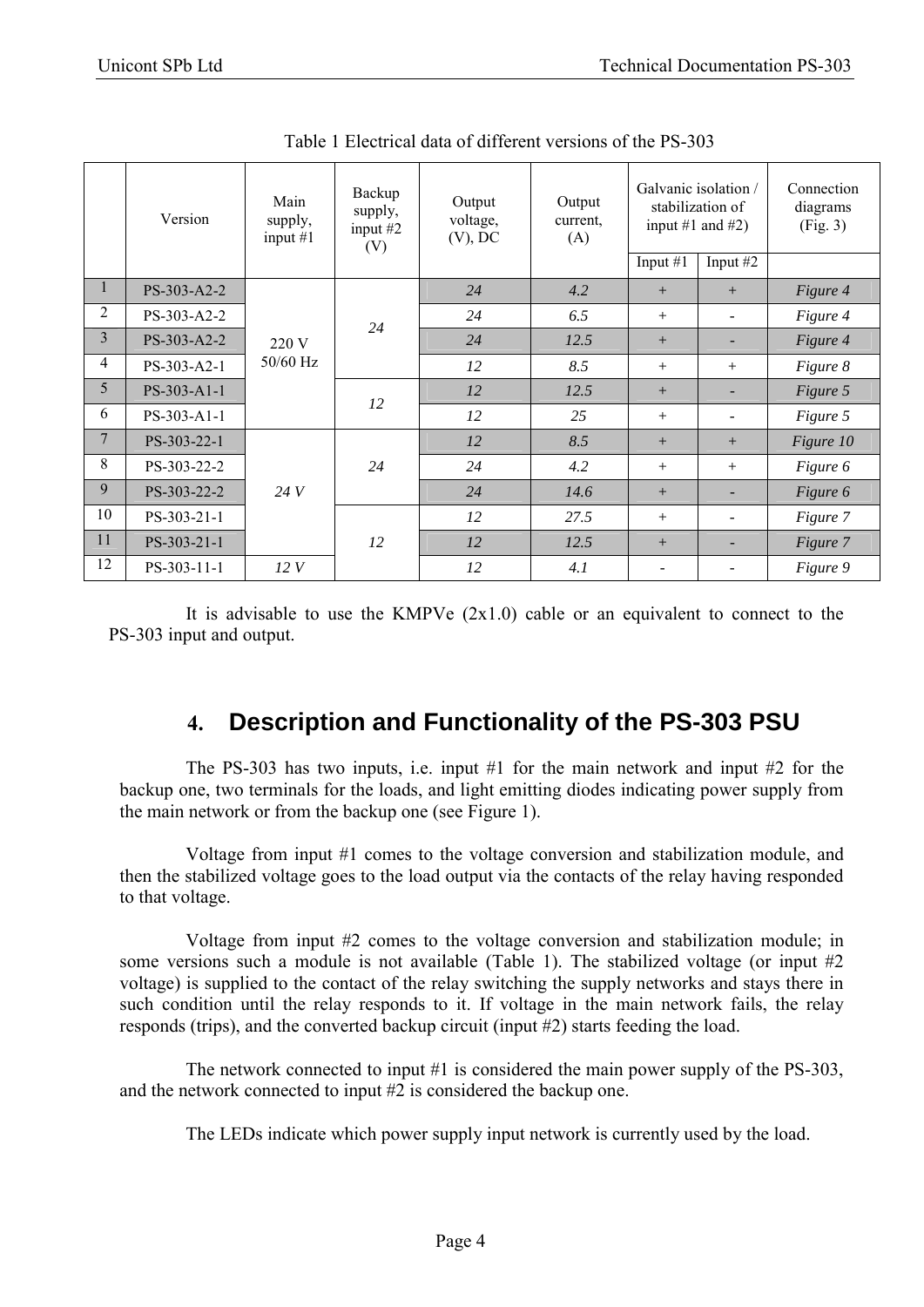The PS-303 is protected from a short circuit in the load circuit with two fuses. If the short circuit protection has been activated, switch the PSU off, eliminate the cause of the short circuit, replace the fuses and switch the PSU on again.



Figure 1 PS-303 structural diagram

### **5. Installation and Connection**

1. Mount your PS-303 on a vertical bulkhead or on a mounting panel, marking the holes and taking into account the dimensions as per the drawing (see Figure 2). Special fixing holes are provided on the outside of the PSU enclosure.

2. **This paragraph is applicable only to power supply units designed for the main supply of 110 or 220 V AC.** Check if the shipboard power supply meets the requirements of this Operating Manual (110 or 220 V AC). The PSU input-power factory setting is 220 V 50/60 Hz. If the main power supply of the PSU is going be 110 V 50/60 Hz, 110 V should be selected on the power block of the PSU. To do that, move the voltage switch from 220 V to 110 V (right to left). The voltage switch is on the right side of the power block, where the PCB is (Figure 1). Unscrew the four bolts on the PCB sides, switch the power and place the PCB back.

3. Connect cables from external devices and power sources to the PSU terminals as shown in the respective connection diagrams (Figure 4, Figure 5, Figure 6, Figure 7, Figure 8, Figure 9, Figure 10) (check with Table 1).

4. Ground the PSU enclosure using the M5 grounding bolt.

5. Energize the PSU with the power switch located on the side wall of the enclosure.

6. Check the PSU in operation (energize the devices connected to the outputs of your PSU and make sure they work) and cover the enclosure.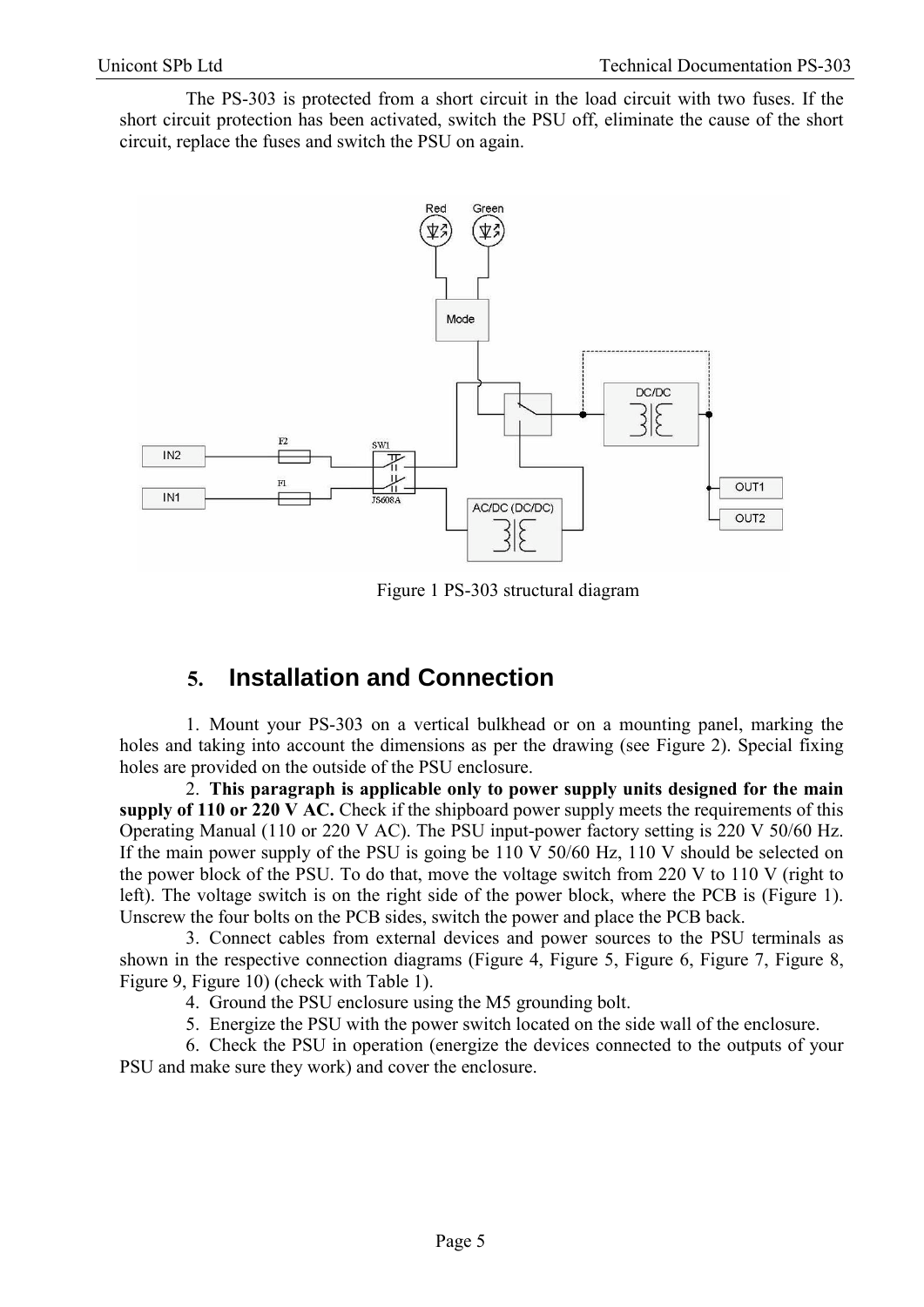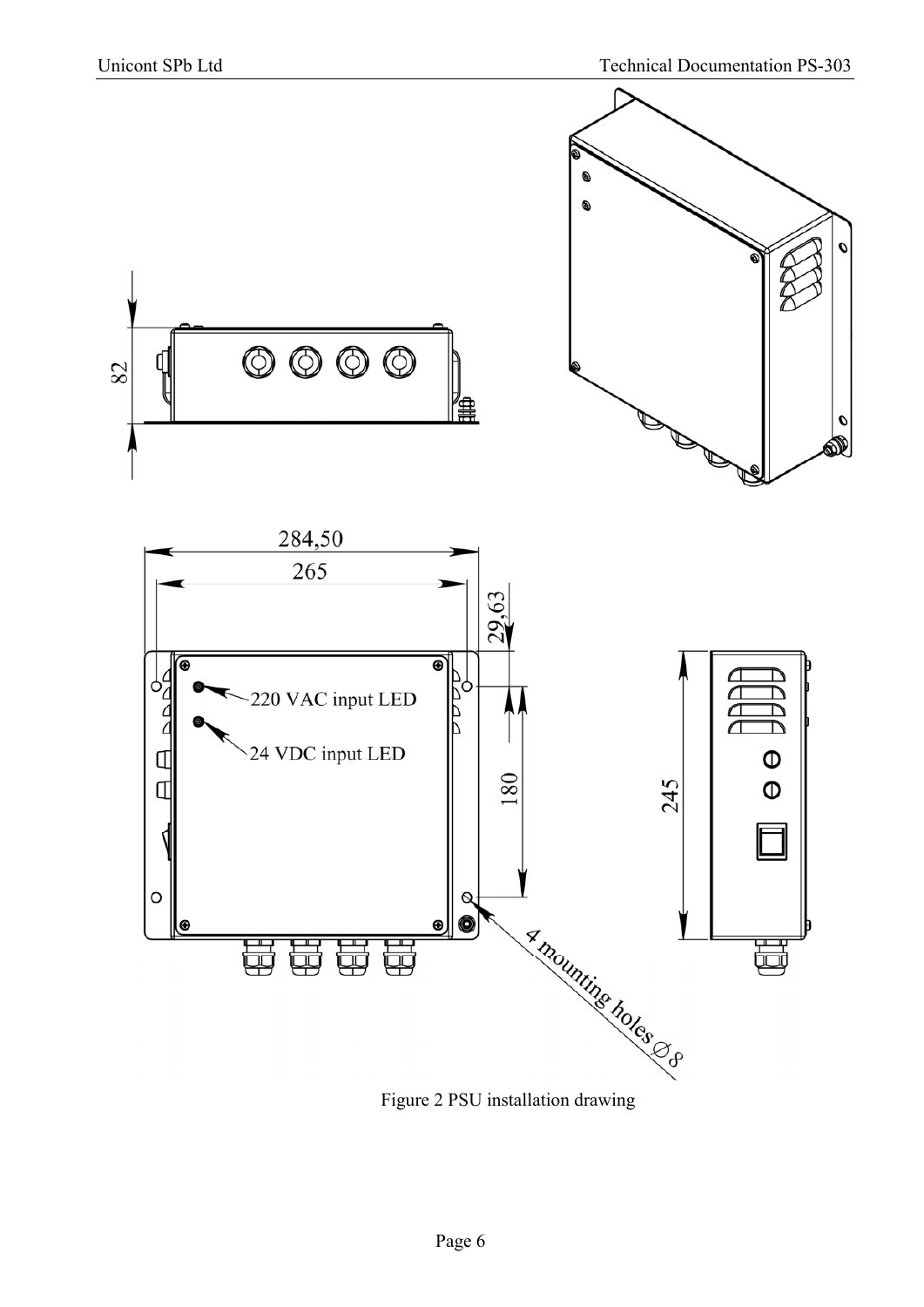

Figure 3 Voltage switch



Figure 4 PS-303 connection diagram (220/24-24).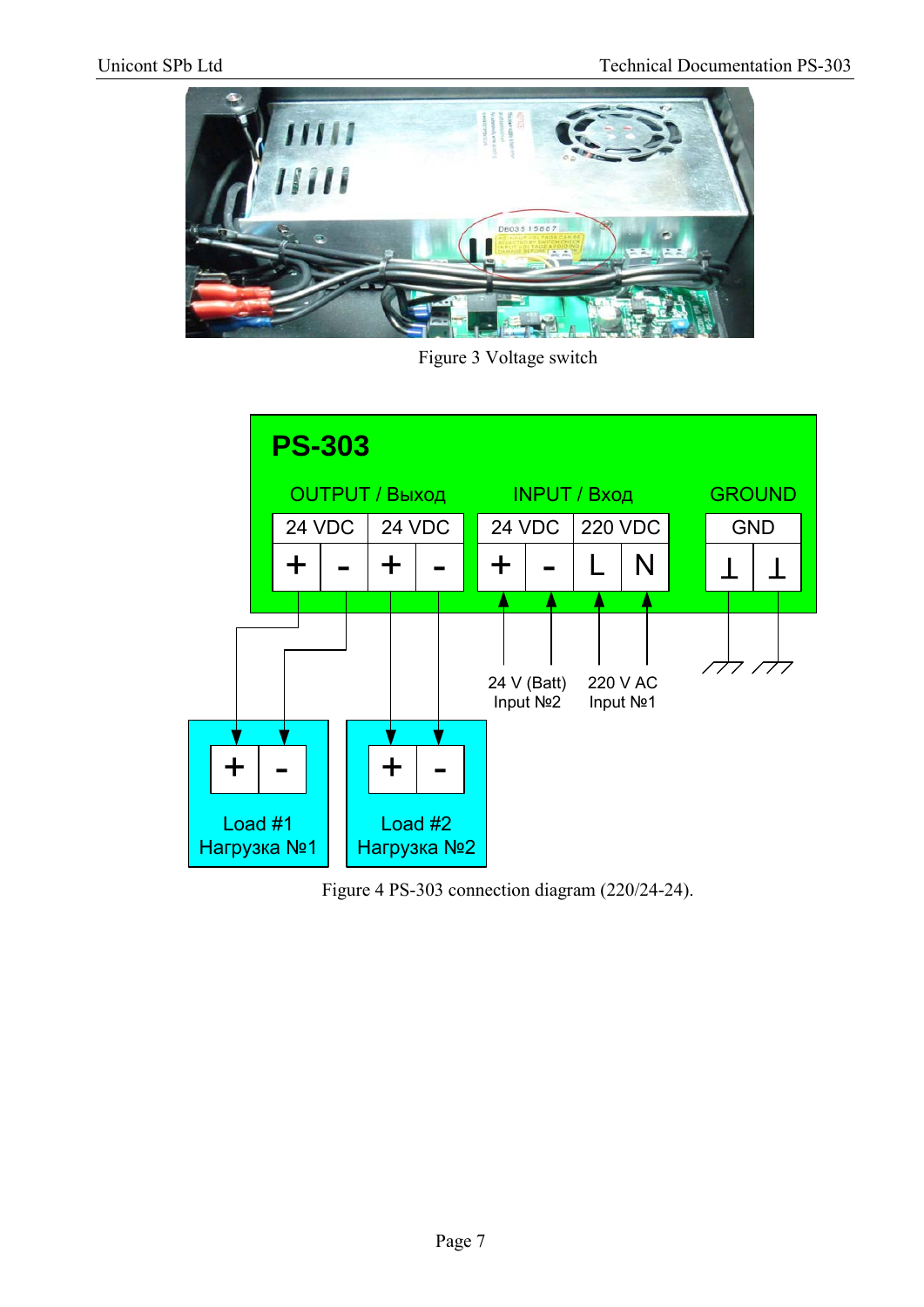





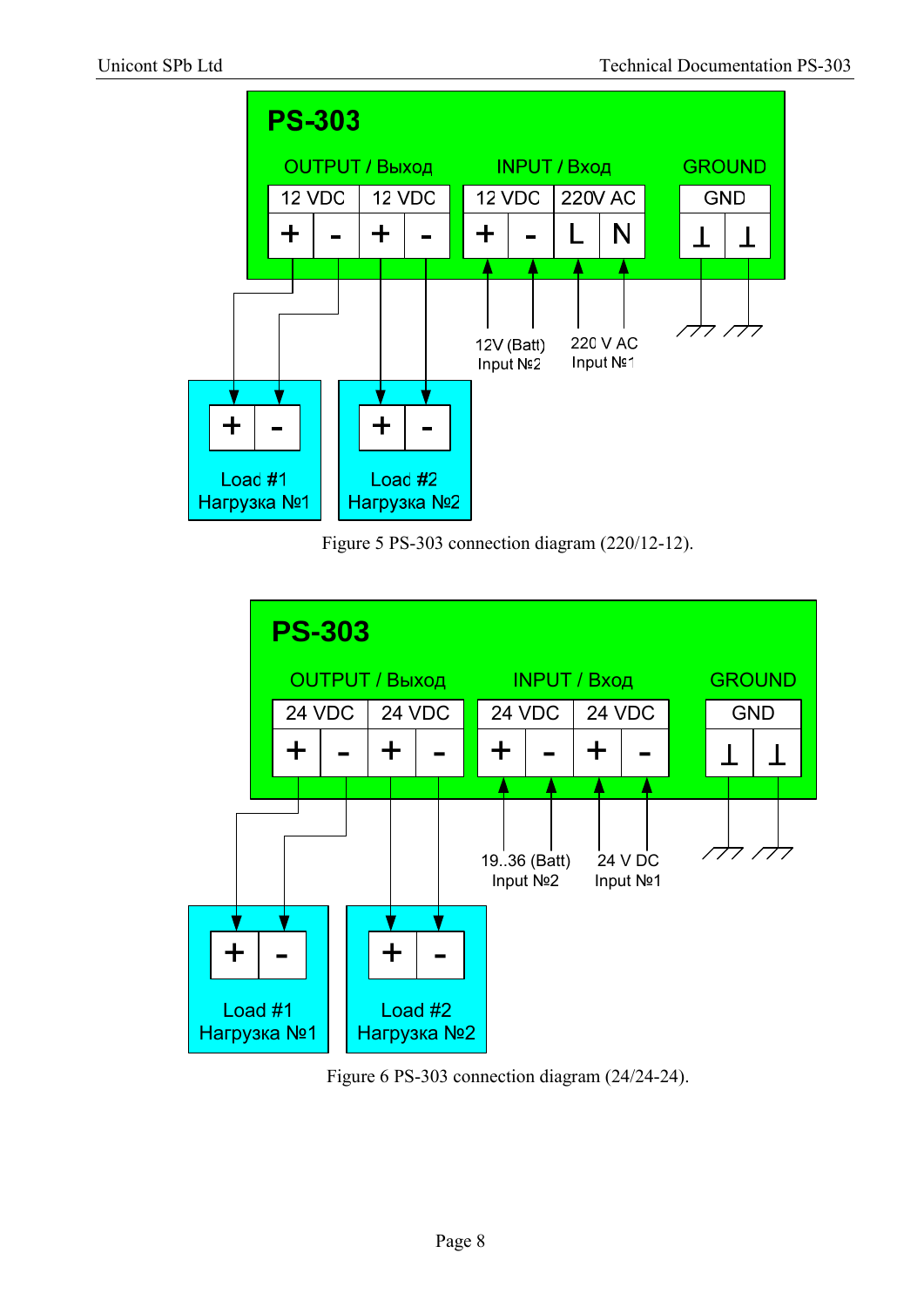





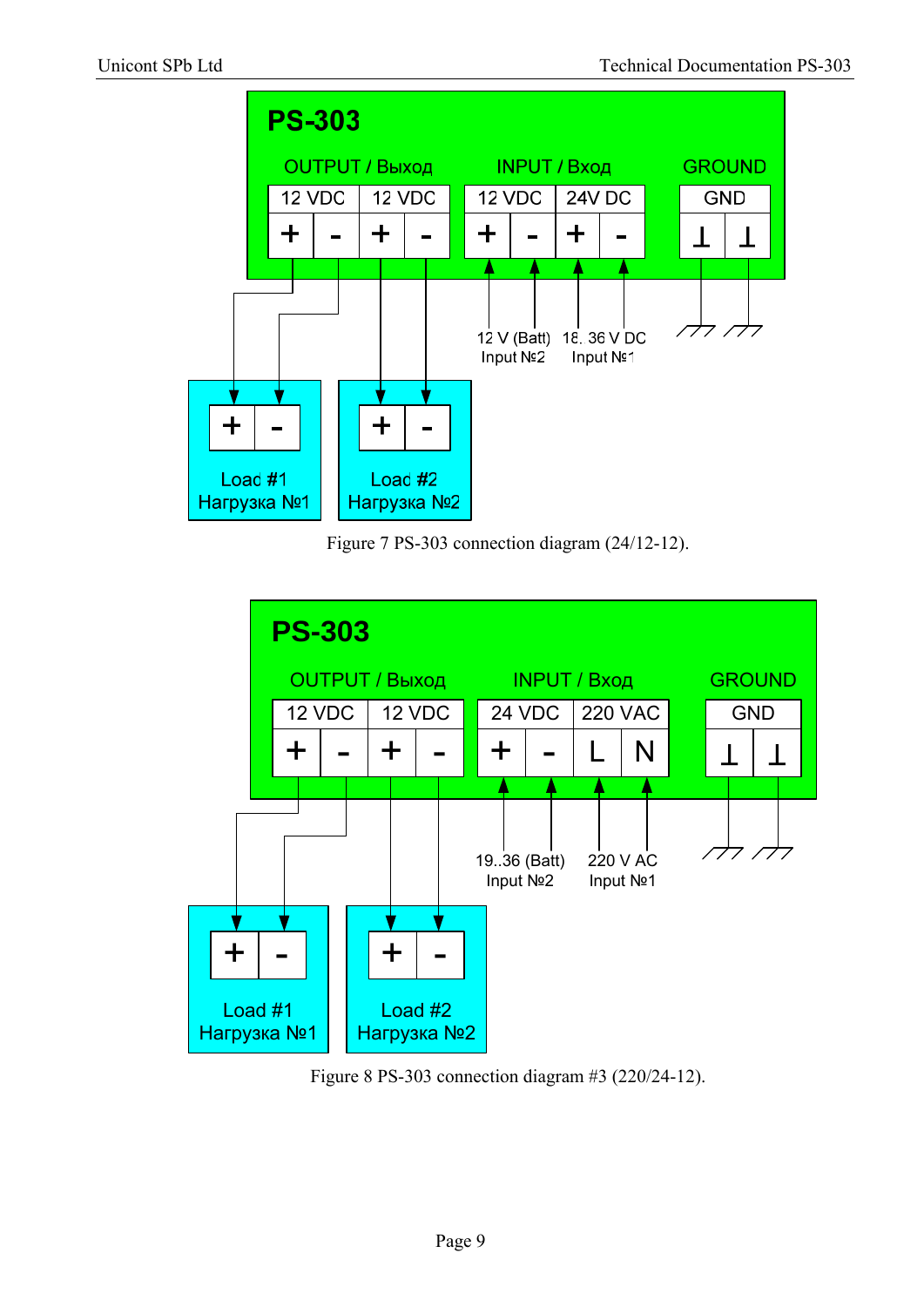

Figure 9 PS-303 connection diagram #3 (12/12-12).



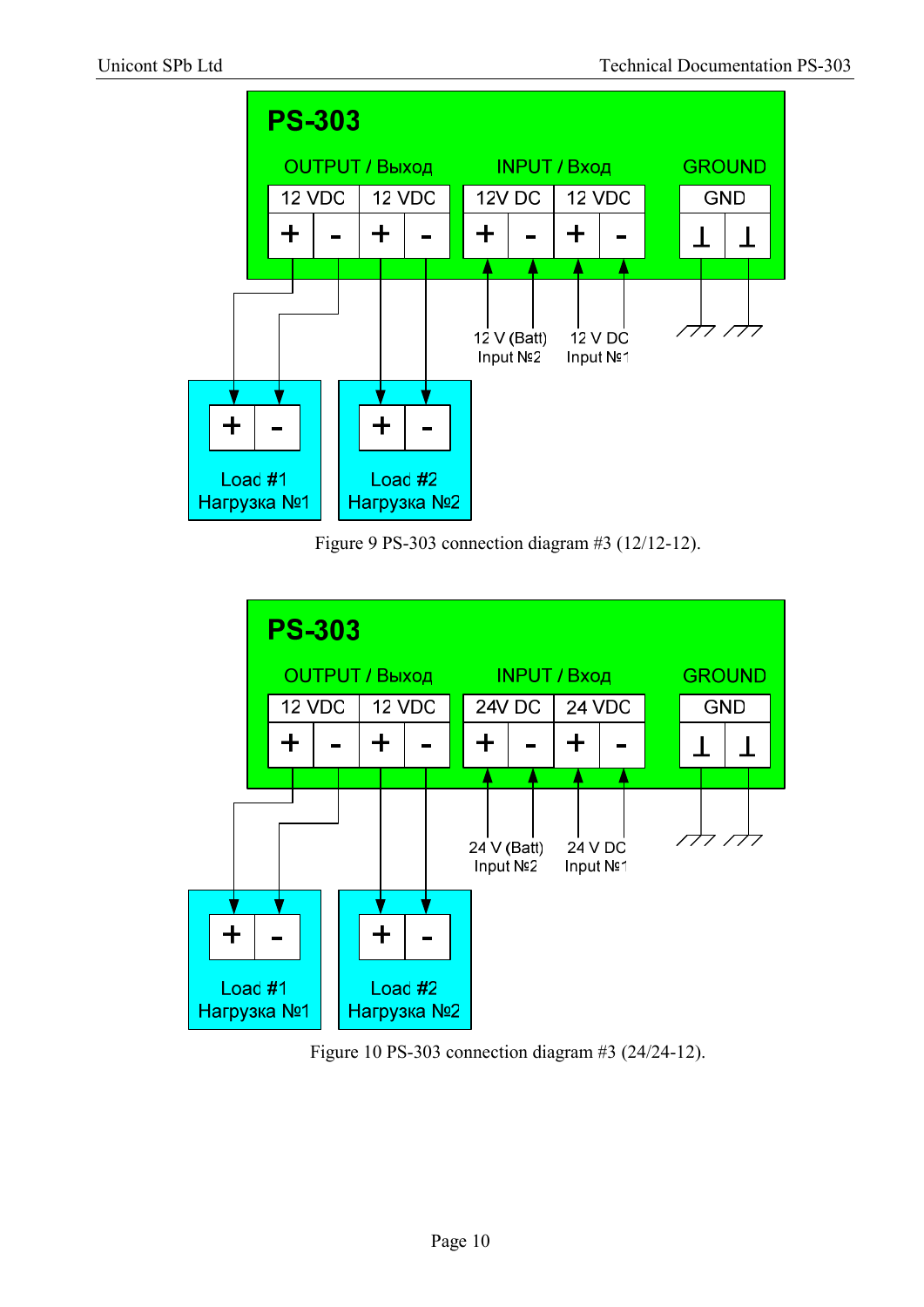## **6. Transportation and Storage**

The battery charger shall be stored in heated space at air temperature of  $+5$  °C to  $+35$  °C (maximum values of -60 °C to +70 °C), at relative humidity of air not exceeding 95 % at temperature of +25 °C and content of dust, oil, moisture and aggressive admixtures in the air not exceeding the norms envisaged by GOST 12.1.005-88 for the working zone of production areas.

The device shall be transported in transport container of the manufacturer in closed transport.

Means of transport:

- automobile and railway closed transport (covered wagons, universal containers)
- by air (in pressurized and heated bays of airplane)
- by sea (in dry service spaces).

The device shall be transported in accordance with the transport regulations in force for the particular transport.

During handling operations and transportations strictly observe the requirements of handling marks on boxes and do not allow bumps and impacts which can affect preservation and serviceability of the device.

Packed devices shall be reliably secured in vehicles.

After storage in stores or transportation at temperature below  $+10$  °C the devices shall be unpacked only in heated spaces after keeping them unpacked in under normal climatic conditions for12 hours.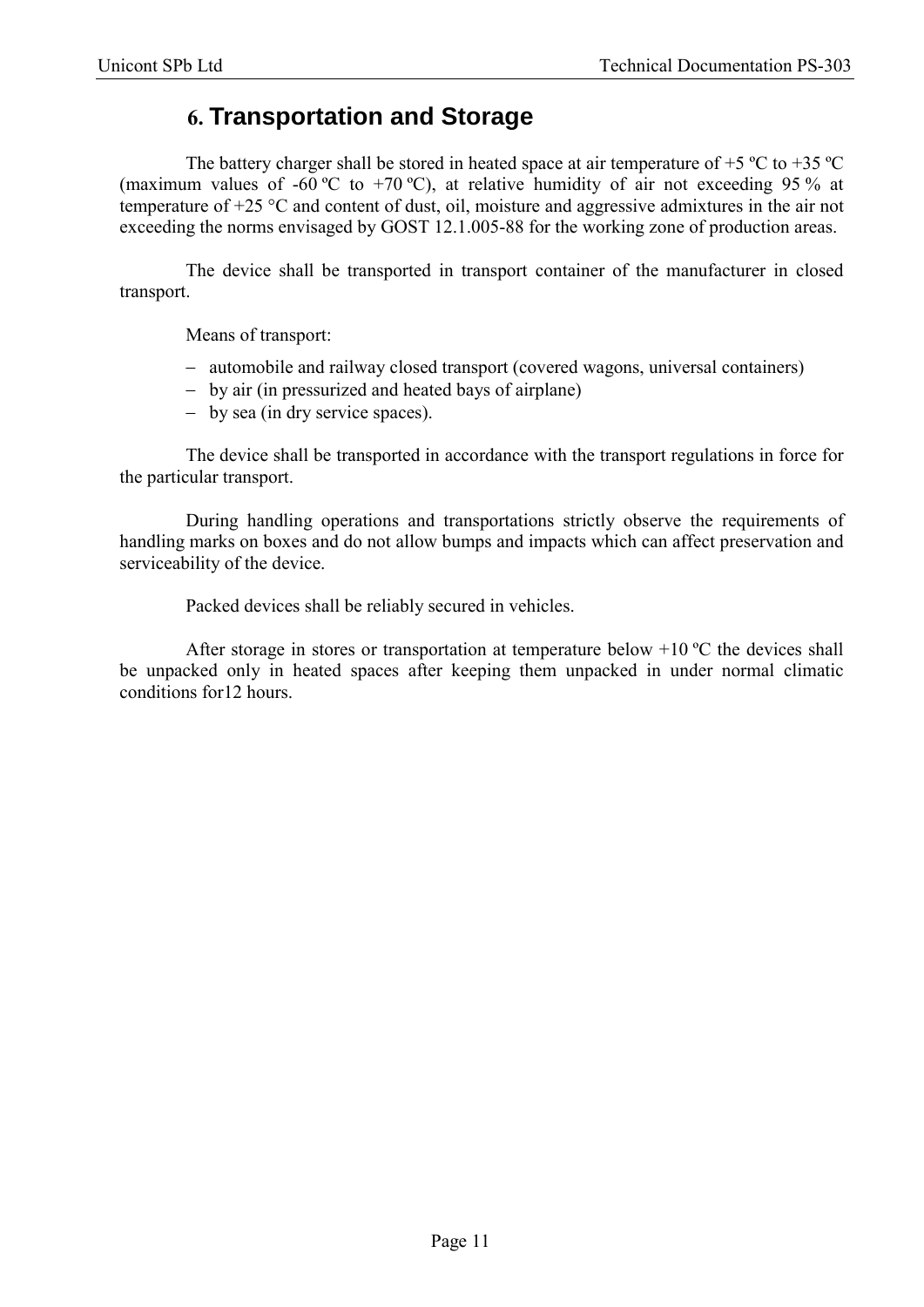#### **7. Warranty**

The manufacturer guarantees the unit PS-303 complies with this manual provided that the operation, transportation and storage conditions are adhered to during the warranty period.

The unit's warranty period expires 24 months from the date of its shipping from the manufacturer's storehouse.

Within the warranty period, the owner is entitled for a free repair, or a replacement of a separate part, provided that the malfunction occurred through the manufacturer's fault.

Warranty repair is provided if the unit is submitted with the manufacturer's label and a legible serial number available on it, as well as this operating manual.

The manufacturer is not responsible and cannot guarantee the unit's operation:

1. After the warranty period is over;

2. In case of the failure to observe the unit's operation, transportation, storage and installation rules and conditions;

3. If the unit is in an unmarketable condition, or has a damaged body, and other causes beyond the manufacturer's control;

4. If self-made electrical devices were used.

5. If there was an attempt to repair the unit by a person who is not an authorized representative of the manufacturer.

If the owner loses this operating manual or the manufacturer's label with a serial number, the manufacturer shall not provide their copies, and the owner shall be divested of the right for a free repair during the warranty period.

Upon the warranty expiry, the manufacturer shall facilitate the repair of the unit at the owner's expense.

Note: in case of warranty repair, the unit's disassembling from the installation site and its delivery to the manufacturer's service center are done at the owner's expense.

Visit the manufacturer's website www.unicont.spb.ru (section "support/warranty") to

find:

- $-$  forms to fill in claims,
- full warranty description;
- full description of the warranty service rendering procedure.

**The manufacturer service center's address and contact details: Unicont SPb, Ltd. Bld. 26Е Kibalchich Str., Saint Petersburg, 192174, Russia tel.: + 7 (812) 622 23 10, +7 (812) 622 23 11 fax: +7 (812) 362 76 36 e-mail: service@unicont.spb.ru**